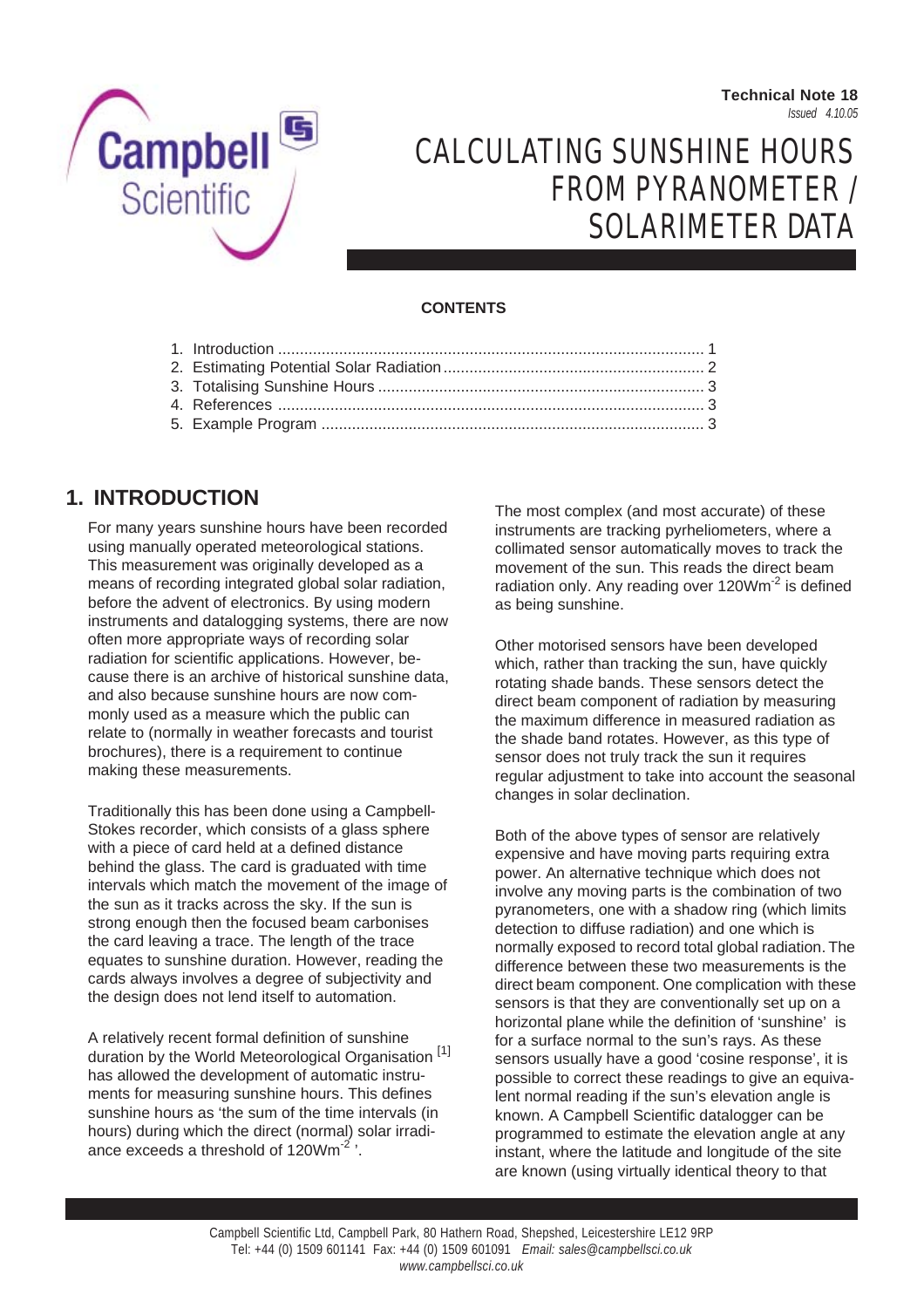given below), thus enabling accurate estimates of sunshine hours. However, this type of sensor set-up is still relatively expensive and the shadow ring requires regular adjustment to compensate for seasonal changes in solar declination.

A much simpler approach is to try to estimate sunshine hours from the single pyranometer/ solarimeter of the type normally installed on most weather stations. As these sensors measure total global radiation the normal definition of 'sunshine' cannot be used. Simple fixed thresholds, as often used in low grade weather stations, do not give reliable answers either, as diffuse radiation from a completely cloudy sky in the summer will often exceed direct beam radiation in the winter.

An alternative algorithm has recently been suggested by workers at the Royal Dutch Meteorological Institute  $(KNMI)^{[2]}$ . They have proposed and tested an algorithm which defines sunshine as being when the measured global radiation (S) is greater than 0.4 times the potential solar radiation outside the earth's atmosphere on a horizontal surface  $(S_0)$ . One long term test of this algorithm showed that estimates of sunshine hours were on average within 0.9 hours of the daily total.

While this might appear to give rather poor accuracy compared to that one would expect for totalised solar radiation, they consider it accurate enough for normal non-scientific use of sunshine hour data. As the sensor can also be used to make accurate solar radiation measurements, scientific data can be collected at the same time.

The remainder of this Technical Note describes how such an algorithm might be programmed into a Campbell Scientific datalogger.

## **2. ESTIMATING POTENTIAL SOLAR RADIATION**

The solar radiation outside the earth's atmosphere is well defined and is known as the solar constant. Although this varies slightly during the year an accepted average value is 1373Wm<sup>-2</sup>. This value is constant for a surface normal to the sun's rays, as opposed to the horizontal exposure of a solarimeter. The potential solar radiation  $(S_0)$  on a horizontal surface outside the earth's atmosphere is calculated in Wm-2 from:

$$
S_o = 1373 \sin \phi \tag{1}
$$

where  $\phi$  is the elevation angle of the sun. Sin  $\phi$  is computed from

$$
\sin \phi = \sin d \sin l + \cos d \cos l \cos [15(t-t_0)] \tag{2}
$$

where *d* is the solar declination angle, *l* is the latitude of the site, t is clock time and  $t_0$  is the time of solar noon. The declination angle is often evaluated using several terms of a Fourier series, but, since Campbell Scientific dataloggers are particularly adept at evaluating polynomials, it is better to approximate sin *d* using a polynomial:

sin *d* = -0.37726-0.10564j+1.2458j2  $-0.75478j^{3} + 0.13627j^{4} - 0.0572j^{5}$  (3)

where j is day of the year/100. As the dataloggers (with the exception of the CR9000) do not include a cosine function the cosine is computed from the trigonometric identity:

$$
\cos d = (1 - \sin^2 d)^{1/2} \tag{4}
$$

For running the sunshine hours algorithm, it is assumed that the user always sets the clock to standard time (not daylight saving time). The time, t, needed for eq. 2 is therefore just the datalogger clock time. The time of solar noon is given by:

$$
t_o = 12 - L_c - E_t \text{ (hr)} \tag{5}
$$

where  $L_c$  is a longitude correction and  $E_t$  is the 'Equation of Time'. The longitude correction is a user-supplied parameter. It is calculated by determining the difference between the longitude of the site and the longitude of the standard meridian. Standard meridians are at 0, 15, 30..345 degrees. Generally time zones run approximately +7.5 to -7.5 degrees on either side of a standard meridian, but this varies depending on political boundaries. The user should check an atlas to get both the longitude and the standard meridian for the site (as well as the latitude, which is also needed for eq. 2). The longitude correction is computed from:

$$
L_c = (L_s - L)/15 \tag{6}
$$

If the longitude of the site were L=117 degrees, and the longitude of the standard meridian were  $L_s$ =120 degrees, then  $L_c$  would be  $(120-117)/15 = 0.2$  hr. If the longitude of the site were 123 degrees, then  $L_c$ would be -0.2 hour.

The Equation of Time is an additional correction to the time of solar noon that depends on day of the year. Again, a polynomial is used for the computation. Two equations are used, one for the first half of the year, and one for the second. For the first half,

 $E_t = -0.04056 - 0.74503j + 0.08823j^2 + 2.0516j^3$  -1.8111j<sup>4</sup> +0.42832j<sup>5</sup>  $(7)$ 

where  $j = day$  of the year/100 (as defined above).

For the second half (day of the year>180),

$$
E_t = -0.05039 - 0.33954j_2 + 0.04084j_2^2 + 1.8928j_2^3
$$
  
-1.7619j\_2<sup>4</sup>+0.4224j\_2<sup>5</sup>, (8)

where  $j_2$  = (day of the year-180)/100.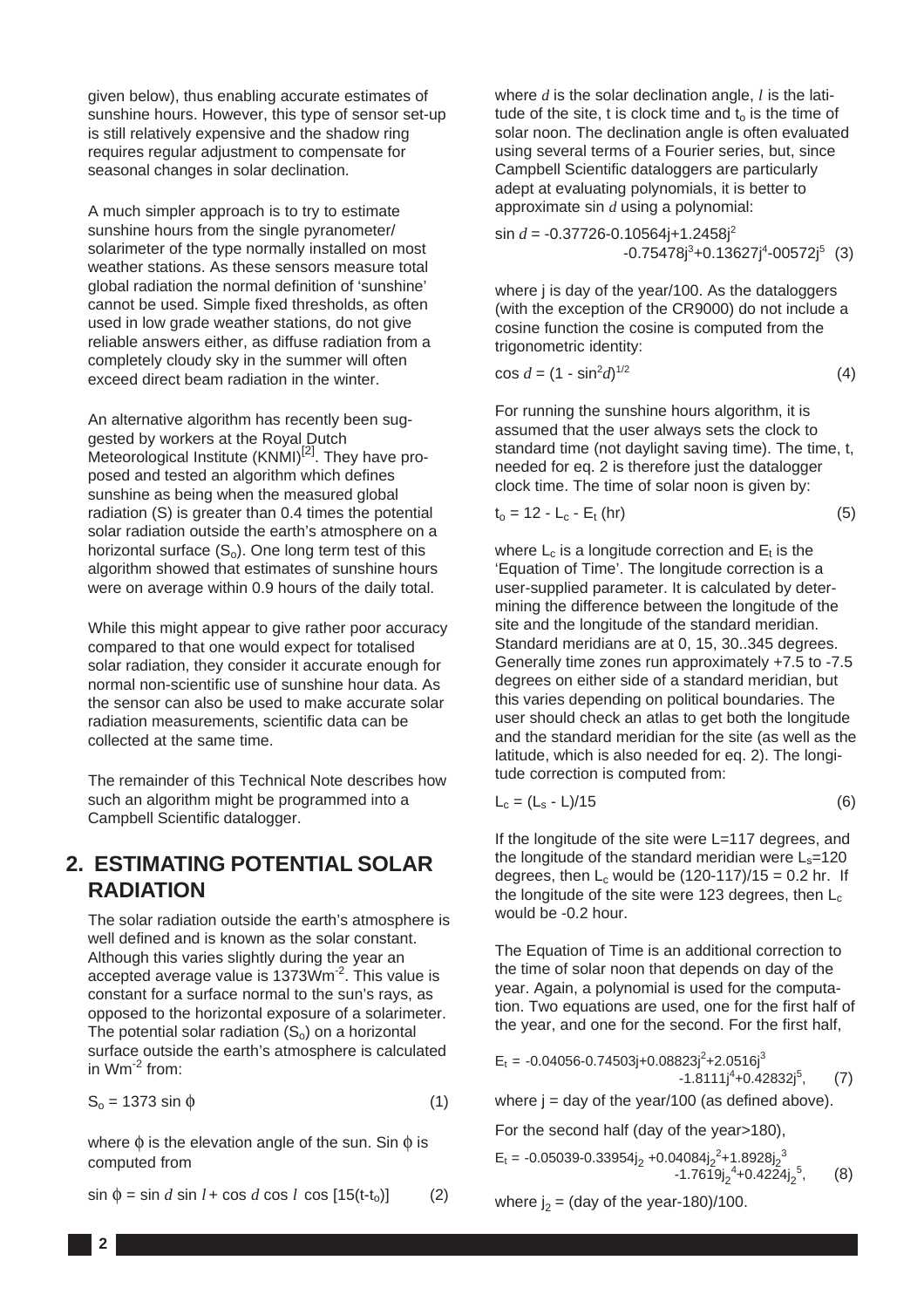## **3. TOTALISING SUNSHINE HOURS**

Using the above equation  $S_0$  can be calculated at any instant. The program example that follows shows how these equations can be entered in a datalogger program in subroutine 1. You must know the longitude and latitude of your installation and calculate the latitude correction manually for entry into the program.

To totalise sunshine hours the program compares 0.4 times the current solar radiation with the current value of  $S_0$ . If the value is higher than  $S_0$  then a constant (equivalent to the scan interval in hours) is added to the daily total. This program also calculates the more scientifically valid integrated solar radiation. (See program instructions in Table 1, entries 14 and 15.)

One of the limitations in the above theory is that the threshold figure of 0.4  $*$  S<sub>o</sub> can become very small at low sun angles when the radiation is low anyway. However, most radiation sensors used do not have a perfect 'cosine response' to variations in sun angle especially at low elevation angles and they can also suffer from zero offsets (especially when temperature is changing rapidly as it can do at dawn and dusk). Furthermore errors in levelling the sensor can cause proportionally large errors in the estimate of solar radiation at low angles. This makes this technique subject to large errors at low solar elevations. As direct beam radiation is attenuated greatly at these angles other standard techniques of measuring sunshine duration would normally not record 'sunshine' anyway, so this technique will often lead to an overestimation of sunshine hours.

To overcome this problem an additional refinement can be made to ignore 'sunshine' when the elevation is very low. In the program below, this is incorporated by only adding to the total of sunshine hours if sin  $\phi$  is greater than, say, 0.1, which equates to an elevation greater than six degrees. The exact cut-off point is, however, a subjective decision. For instance, you may choose to ignore readings if the site layout prevents the sensor 'seeing' the direct beam at low elevations.

WARNING: Campbell Scientific recommends the use of a high quality sun screen lotion when exposing your skin to solar radiation for large values of sunshine hours!

### **4. REFERENCES**

[1] WMO, 1986: *Revised instruction manual on radiation instruments and measurements* WMO/TD - No, 149, ed. C. Frohlich and J. London (World

Climate Research Programme publications series 7) WMO - Geneva Switzerland.

[2] Slob, W.H. and W.A.A. Monna 1991: *Bepaling van directe en diffuse straling en van zonneschijndurr uit 10-minuutwaarden van globale straling*. KNMI TR-136 (FM), Koninklijk Nederlands Meteorologisch Instituut - De Bilt/The Netherlands.

#### **Acknowledgements**

Some of the theory and text used in this Technical Note was produced by G.S. Campbell, Dept. of Crop and Soil Sciences, Washington State University.

### **5. EXAMPLE PROGRAM**

**Program: Example sunshine hours program Flag Usage: None Input Channel Usage: 1 (SE) for pyranometer Excitation Channel Usage: None Control Port Usage: None Pulse Input Channel Usage: None Output Array Definitions: Array 110 gives Day, Hrs-Min,Total sunshine hrs, Total solar radiation (MJ m-2) Sunshine hours so far today stored in location 3**

| $\star$<br>1<br>01: 60 | Table 1 Programs<br>Sec. Execution Interval |
|------------------------|---------------------------------------------|
| Every minute           |                                             |
| $01:$ P1               | Volt (SE)                                   |
| 01:1                   | Rep                                         |
| 02:35                  | 2500 mV 50Hz rejection Range                |
| 03:1                   | IN Chan                                     |
| 04:1                   | Loc $f:W$ $m-2$ 1                           |
| 05:100                 | Mult                                        |
| 06: 0.0000 Offset      |                                             |

*Example measurement of a pyranometer giving 10mV at 1000 Wm-2*

| 02: P86 | DΟ                |  |
|---------|-------------------|--|
| 01: 01  | Call Subroutine 1 |  |

*Call sub 1 to calculate S<sub>o</sub> and the sunshine threshold*

| 03: P88 | $If X \leq y$   |
|---------|-----------------|
| 01:1    | $X$ Loc W $m-2$ |
| 02:3    | $>=$            |
| 03:2    | Y Loc Threshold |
| 04: 30  | Then Do         |
|         |                 |

*If the solar radiation is greater than the threshold*

| 04: P89 | $TF$ $X \leq Y$  |
|---------|------------------|
| 01: 51  | $X$ Loc $sin(1)$ |
| 02:3    | $>=$             |
| 03: 0.1 | F                |
| 04:30   | Then Do          |

*AND sin(l) is >=0.1 (elevation angle > 6 degrees)*

| 05: P34 | $Z = X + F$       |
|---------|-------------------|
| 01:3    | X Loc Sun hrs     |
|         |                   |
| 03:3    | Z Loc [:Sun hrs ] |
|         | $02: 01667$ F     |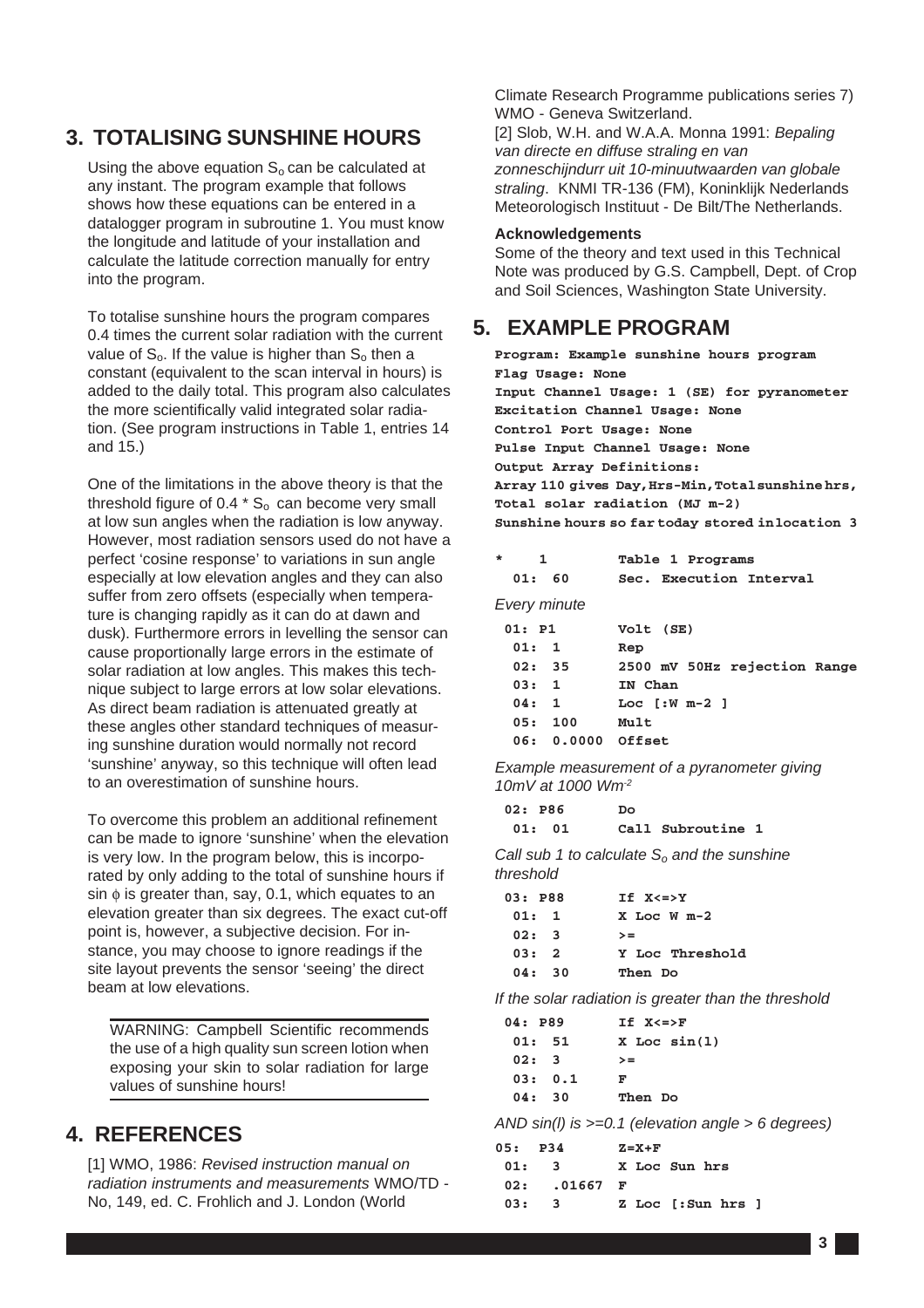*Increment today's sunshine hours*  **06: P95 End 07: P95 End 08: P92 If time is 01: 0 minutes into a 02: 1440 minute interval 03: 10 Set high Flag 0 (output)** *At midnight set the output flag*  **09: P77 Real Time 01: 120 Day,Hour-Minute** *Store the time*  **10: P70 Sample 01: 1 Reps 02: 3 Loc Sun hrs** *Store sunshine total for previous day Then reset the total* **11: P91 If Flag/Port**<br>**01: 10** Do if flag 0 **01: 10 Do if flag 0 (output) is high 02: 30 Then Do** *Set above at midnight only*  **12: P30 Z=F 01: 0.0000 F 02: 00 Exponent of 10 03: 3 Z Loc [:Sun hrs ]**  *Reset sunshine hours to zero*  **13: P95 End 14: P37 Z=X\*F 01: 1 X Loc W m-2 02: 0.06 F 60 sec / 1000 03: 5 Z Loc [:MJ m-2 ]**  *Convert S into MJ m-2 per scan interval*  **15: P72 Totalize 01: 1 Rep 02: 5 Loc MJ m-2**  *Totalise radiation as MJ m-2*  **16: P End Table 1 \* 2 Table 2 Programs 01: 0.0000 Sec. Execution Interval 01: P End Table 2 \* 3 Table 3 Subroutines 01: P85 Beginning of Subroutine 01: 1 Subroutine Number**

*Subroutine which calculates S<sub>o</sub> and threshold radiation for sunshine*

| 02: P30 |       | $Z = F$                           |  |
|---------|-------|-----------------------------------|--|
|         | 01:54 | F                                 |  |
| 02: 0   |       | Exponent of 10                    |  |
|         | 03:47 | z Loc [:latitude ] !!! User entry |  |

#### *User entered latitude*

| 03: P30 | $Z = F$                           |  |
|---------|-----------------------------------|--|
| 01: 0   | F                                 |  |
| 02: 0   | Exponent of 10                    |  |
| 03:48   | z Loc [:lngt. cor] !!! User entry |  |

*User entered longitude correction*

| $04:$ P18                                         | Time                                                      |
|---------------------------------------------------|-----------------------------------------------------------|
| 01:2                                              | Hours into current year (max. 8784)                       |
| 02:0                                              | Mod/by                                                    |
| 03:42                                             | Loc [:clndr day]                                          |
| 05:<br><b>P37</b><br>01:42<br>02: .04167<br>03:42 | $Z = X * F$<br>X Loc clndr day<br>F<br>Z Loc [:clndr day] |
|                                                   |                                                           |

#### *Convert hours into Julian day*

| 06: P37 |         |   | $Z = X * F$ |                    |  |
|---------|---------|---|-------------|--------------------|--|
| 01: 42  |         |   |             | X Loc clndr day    |  |
|         | 02: .01 | F |             |                    |  |
| 03:41   |         |   |             | Z Loc $[:day/100]$ |  |

#### *Scale days for polynomial*

| 07: P55 |       |                         | Polynomial            |  |
|---------|-------|-------------------------|-----------------------|--|
|         | 01:1  |                         | Rep                   |  |
|         | 02:41 |                         | X Loc day/100         |  |
|         | 03:43 |                         | $F(X)$ Loc [:sin(d) ] |  |
|         |       | $04: -37726$ CO         |                       |  |
|         |       | $05: -10564 \text{ C1}$ |                       |  |
|         |       | 06: 1.2458 C2           |                       |  |
|         |       | $07: -0.75478C3$        |                       |  |
|         |       | 08: 13627 C4            |                       |  |
|         |       | $09: -00572C5$          |                       |  |

*Calculate sin(d) using polynomial approximation*

| 08: P89 |            | $IF$ $X \leq Y$    |
|---------|------------|--------------------|
|         | 01: 42     | X Loc clndr day    |
|         | 02:3       | $>=$               |
|         | 03:180     | F                  |
|         | 04:30      | Then Do            |
| 09: P34 |            | $Z = X + F$        |
|         | 01: 41     | X Loc day/100      |
|         | $02: -1.8$ | F                  |
|         | 03:40      | Z Loc [:eq of tim] |

*Equation of time polynomial for the 2nd half of year*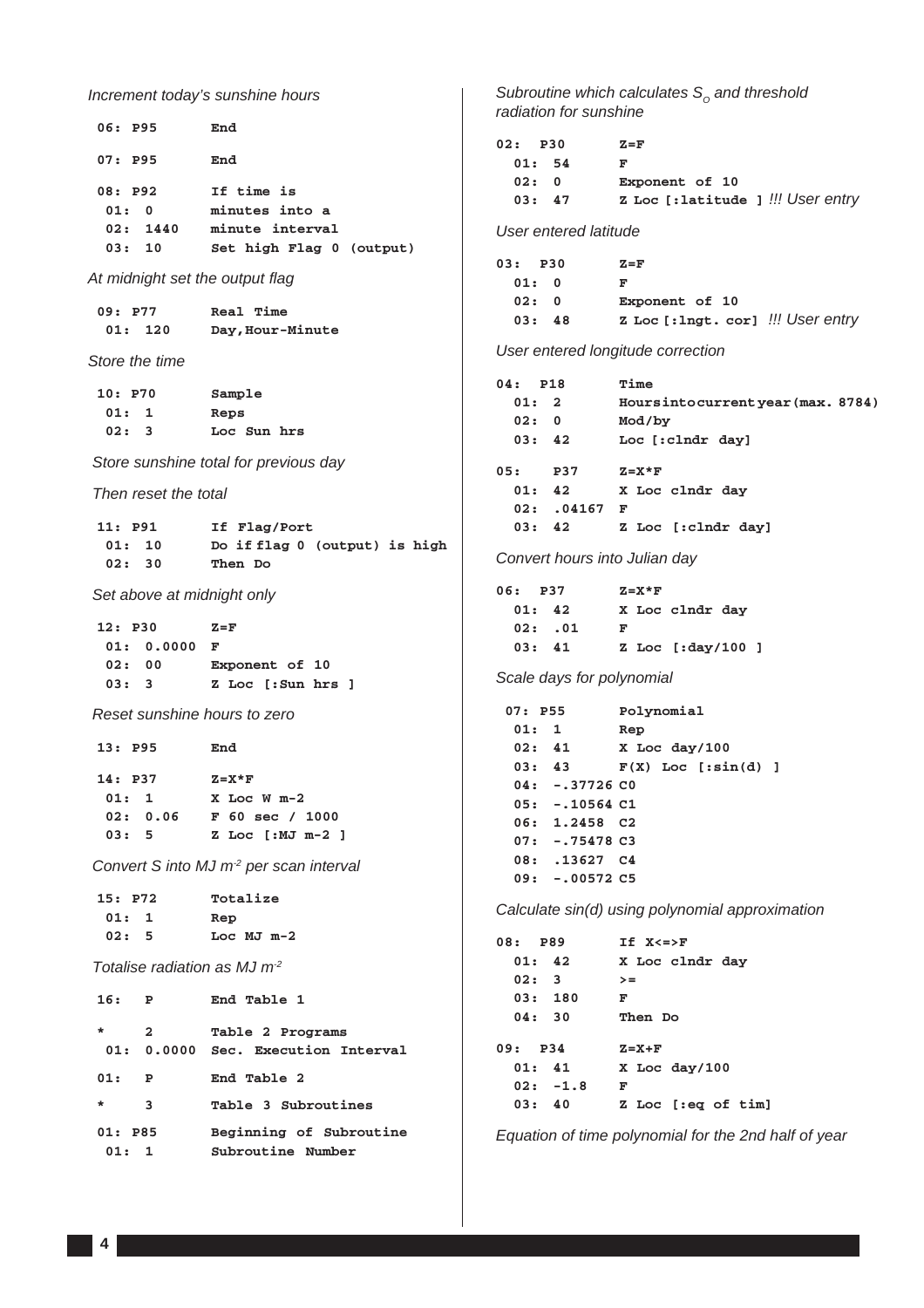**10: P55 Polynomial 01: 1 Rep 02: 40 X Loc eq of tim 03: 40 F(X) Loc [:eq of tim] 04: -.05039 C0 05: -.33954 C1 06: .04084 C2 07: 1.8928 C3 08: -1.7619 C4 09: .4224 C5 11: P94 Else** *Equation of time for the first half of the year* **12: P55 Polynomial 01: 1 Rep 02: 41 X Loc day/100 03: 40 F(X) Loc [:eq of tim] 04: -.04056 C0 05: -.74503 C1 06: .08823 C2 07: 2.0516 C3 08: -1.8111 C4 09: .42832 C5 13: P95 End 14: P36 Z=X\*Y 01: 43 X Loc sin(d) 02: 43 Y Loc sin(d) 03: 44 Z Loc [:cos(d) ] 15: P37 Z=X\*F 01: 44 X Loc cos(d) 02: -1 F 03: 44 Z Loc [:cos(d) ] 16: P32 Z=Z+1 01: 44 Z Loc [:cos(d) ] 17: P39 Z=SQRT(X) 01: 44 X Loc cos(d) 02: 44 Z Loc [:cos(d) ]** *Above calcs cos(d) = SQRT(1-sin(d)\*sin(d))* **18: P48 Z=SIN(X) 01: 47 X Loc latitude 02: 45 Z Loc [:sinl\*sind]** *sine of latitude* **19: P36 Z=X\*Y 01: 43 X Loc sin(d) 02: 45 Y Loc sinl\*sind 03: 45 Z Loc [:sinl\*sind] 20: P34 Z=X+F 01: 47 X Loc latitude 02: 90 F 03: 46 Z Loc [:cosl\*cosd]**

**21: P48 Z=SIN(X) 01: 46 X Loc cosl\*cosd 02: 46 Z Loc [:cosl\*cosd]** *Estimates cos(l) = sin (l+90)* **22: P36 Z=X\*Y 01: 44 X Loc cos(d) 02: 46 Y Loc cosl\*cosd 03: 46 Z Loc [:cosl\*cosd] 23: P18 Time 01: 1 Minutes into current day (max. 1440) 02: 0 Mod/by 03: 49 Loc [:t ] 24: P37 Z=X\*F 01: 49 X Loc t 02: .01667 F 03: 49 Z Loc [:t ]** *Estimate time of day as a decimal number of hours* **25: P34 Z=X+F 01: 49 X Loc t 02: -12 F 03: 50 Z Loc [:t-to ]** *deduct solar noon* **26: P33 Z=X+Y 01: 50 X Loc t-to 02: 48 Y Loc lngt. cor 03: 50 Z Loc [:t-to ]** *add latitude correction* **27: P33 Z=X+Y 01: 50 X Loc t-to 02: 40 Y Loc eq of tim 03: 50 Z Loc [:t-to ]** *add equation of time* **28: P37 Z=X\*F 01: 50 X Loc t-to 02: 15 F 03: 51 Z Loc [:sin(l) ]** *convert to degrees* **29: P34 Z=X+F 01: 51 X Loc sin(l) 02: 90 F 03: 51 Z Loc [:sin(l) ]** *Add 90 degrees to allow calculations of cos using cos(x) = sin (x+90)* **30: P48 Z=SIN(X) 01: 51 X Loc sin(l) 02: 51 Z Loc [:sin(l) ]**